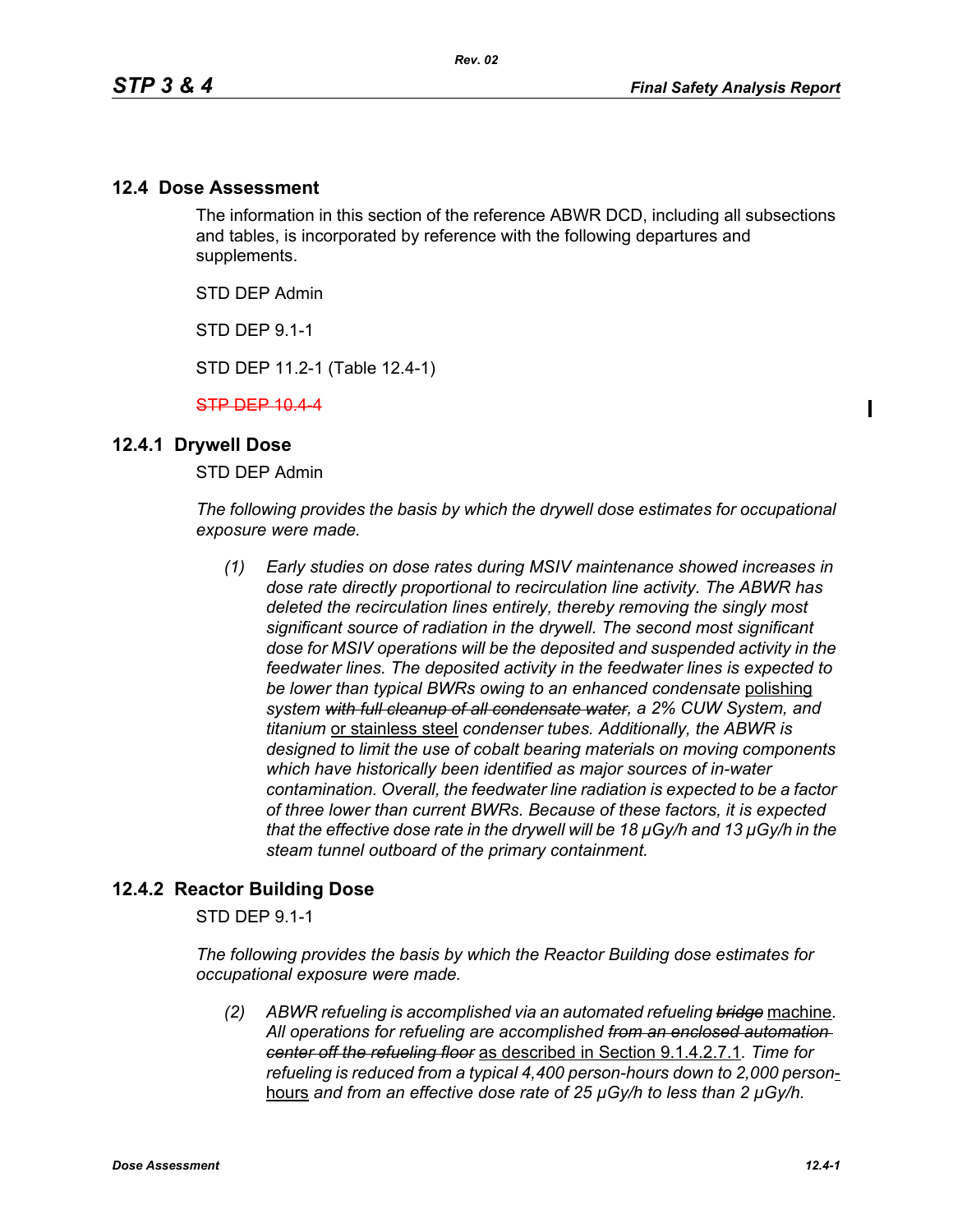# **12.4.3 Radwaste Building Dose**

STD DEP 11.2-1

This subsection is replaced in its entirety with the following.

Radwaste Building work consists of water processing, pump and valve maintenance, shipment handling, radwaste management, and general cleanup activity. Radwaste building doses result from routine surveillance, testing, and maintenance of the solid and liquid waste treatment equipment. The liquid treatment system collects liquid wastes from equipment drains, floor drains, filter backwashes, and other sources within the facility. The solid treatment system processes resins, backwash slurries, and sludge from the phase separator. It also processes dry active waste from the plant. Some examples of radwaste activities include resin dewatering, movement of casks and liners, filter handling, resin movement, and installation and removal of mobile radwaste processing skids. Both waste treatment systems are based on current mobile radwaste processing technology and avoid complex permanently installed components. All radwaste tankage and support systems are permanently installed. More of the radwaste operations involve remote handling than in a typical BWR. This, as well as improved maintenance procedures and a more flexible radwaste system and building design, leads to the estimated value shown in Table 12.4-1 for maintenance tasks in the Radwaste Building. The average dose rate shown in Table 12.4-1 is estimated for all operations.

## **12.4.4 Turbine Building Dose**

 $STP$  DEP 10.4-4

*(3) Work on the turbine hall condensate system typically requires 2,000 hours per year at an effective dose rate of 75 µGy/h. The condensate system in the ABWR uses a* filter and polishing process *hollow-fiber filled filters which require* requires *half the maintenance of a typical system. In addition, with the plant incorporating Fe control in the Feedwater System and a significant reduction in cobalt bearing materials, the overall effective dose rate is estimated at half the above value.*

# **12.4.5 Work at Power**

STP DEP Admin

*Work at power typically requires 5,000 hours per year at an effective dose rate of 66 µGy/h for the BWR. This category covers literally all aspects of plant maintenance performed during normal operations from health physics coverage to surveillance, to minor equipment adjustment, and minor equipment repair. Overall, the ABWR has been designed to use more automatic and remote equipment. It is expected that items of routine monitoring will be performed by camera or additional instrumentation. Most equipment in the ABWR is palatalized, which permits quick and easy replacement and removal for decontamination and repair. Therefore, a reduction in actual hours needed at power is estimated at 1,000 hours less than the typical value. In the area of effective dose rate, the ABWR is expected to have significantly lower general radiation levels*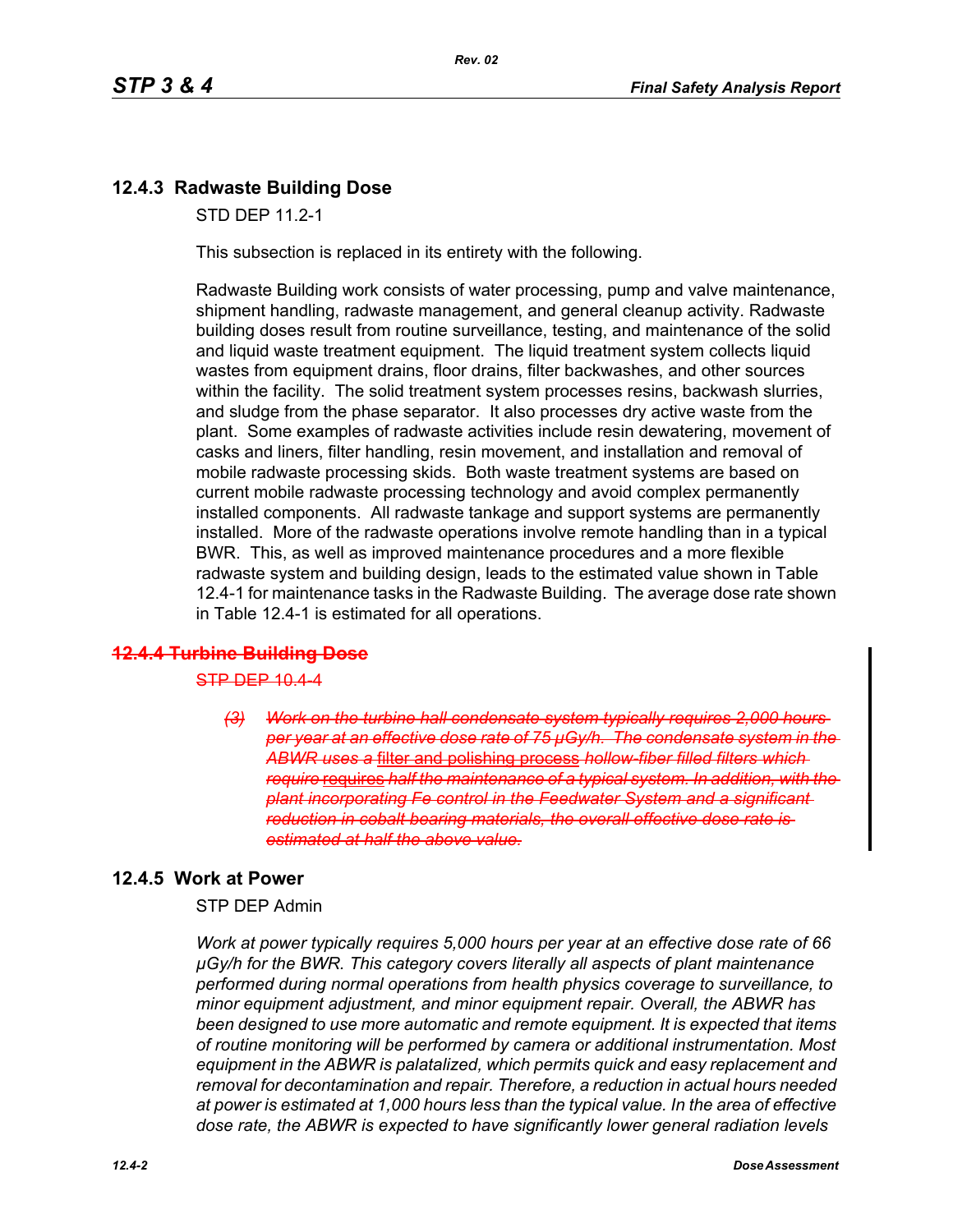*over current plants, owing to more stringent water chemistry controls, a full flow condensate flow system, a 2% cleanup water program, titanium* or stainless steel *condenser tubes, Fe feedwater control, and low cobalt usage. In addition, the ABWR has in the basic design, compartmentalized all major pieces of equipment so that any piece of equipment can be maintained or removed for maintenance without affecting normal plant operations. This design concept thereby reduces radiation exposure to personnel maintaining or testing one piece of equipment from both shine and airborne contamination from other equipment. Finally, the ABWR has incorporated in the basic design the use of hydrogen water chemistry (HWC) and the additional shielding necessary to protect from the factor of six increase in N-16 shine produced through the steamlines into the Turbine Building. For normally occupied areas, sufficient shielding is provided to protect from N-16 shine. In areas which may be occupied temporarily for specific maintenance or surveillance tasks and where additional shielding is not appropriate (for the surveillance function) or deemed reasonable, the HWC injection can be stopped causing the N-16 shine to decrease to within normal operating BWR limits within 90 seconds and thus permitting those actions needed. Overall, it is estimated that the effective dose rate for work at power will be slightly over two thirds the typical rate or 40 µGy/h.*